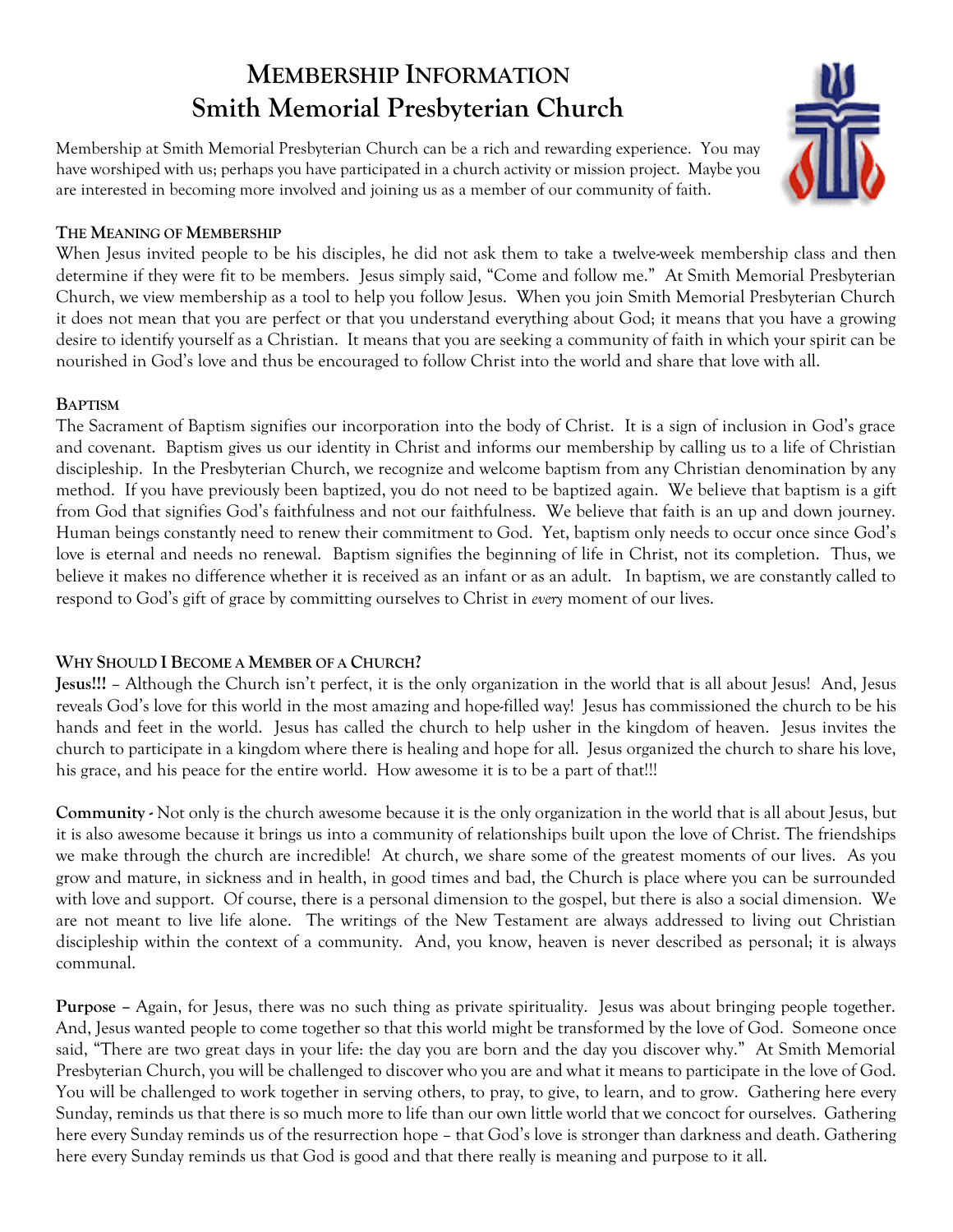#### **MEMBERSHIP RESPONSIBILITIES**

As with many things in life, you get out of membership at Smith Memorial Presbyterian Church what you put into it! As you search for a church home, we invite you to prayerfully consider making a commitment to God, yourself, and your church family. Every member is a minister and is encouraged to accept Christ's call to be involved responsibly in the ministry of the Church. Such involvement includes activities such as:

- + Proclaiming the good news in word and deed,
- + Taking part in the common life and worship of a congregation,
- + Lifting one another up in prayer, mutual concern, and active support,
- + Studying Scripture and the issues of Christian faith and life,
- + Supporting the ministry of the church through the giving of money, time, and talents,
- + Demonstrating a new quality of life within and through the church,
- + Responding to God's activity and love in the world through service to others,
- + Living responsibly in the personal, family, vocational, political, cultural, and social relationships of life,
- + Working in the world for peace, justice, freedom, and human fulfillment.
- + Participating in the governing responsibilities of the church,
- + Reviewing and evaluating regularly the integrity of one's membership, and considering ways in which one's participation in the worship and service of the church may be increased and made more meaningful.

"Active Members" of Smith Memorial Presbyterian Church are people who have made a profession of faith in Christ, have been baptized, have been received into membership by the Session, and actively participate in the church's work and worship. An "Active Member" is entitled to all the rights and privileges of the church, including the right to present children for Baptism, to take part in meetings of the congregation, and to vote and hold office. (Persons who are not members of, or who may have ceased active participation, are always welcome and can still participate in the life and worship of this church and receive its pastoral care and instruction. The invitation to the Lord's Supper is extended to all who trust in Jesus no matter their church affiliation). Furthermore, in keeping with the Reformed understanding of the priesthood of all believers, every member is to be viewed as a minister. We are all equally important participants in the body of Christ. It is our intention that the special gifts and abilities that God has given each "minister member" will be valued and incorporated into the whole life of the church.

#### **GROWING IN CHRIST**

We believe that the ultimate goal is for all people through Christ to grow together in an ever-deepening relationship of love with our Creator. We are to grow in Christian love and discipleship not only as individuals, but also as a church, with the community around us, and with the entire world. Most importantly, growth begins with God's grace. There are many ways to grow and respond to God's grace. However, there are some foundational habits of discipleship which can help to create an environment for growth and love. We encourage every church member to:

- + Read at least one verse of scripture every single day.
- + Participate in some sort of small group with Christ-centered relationships.
- + At least once a month, invite someone who you don't know very well to share a meal with you.
- + Volunteer in an area where you have a God-given passion to make a difference.
- + Pray continuously.
- + Give generously.
- + Worship regularly.

"Remember, wherever you go, God is sending you. Wherever you are, our Lord has a purpose in your being there. Christ who indwells you has something he wants to do through you. Believe it and go in God's grace and power."

*– Richard Halverson, former Chaplain of the U.S. Senate.*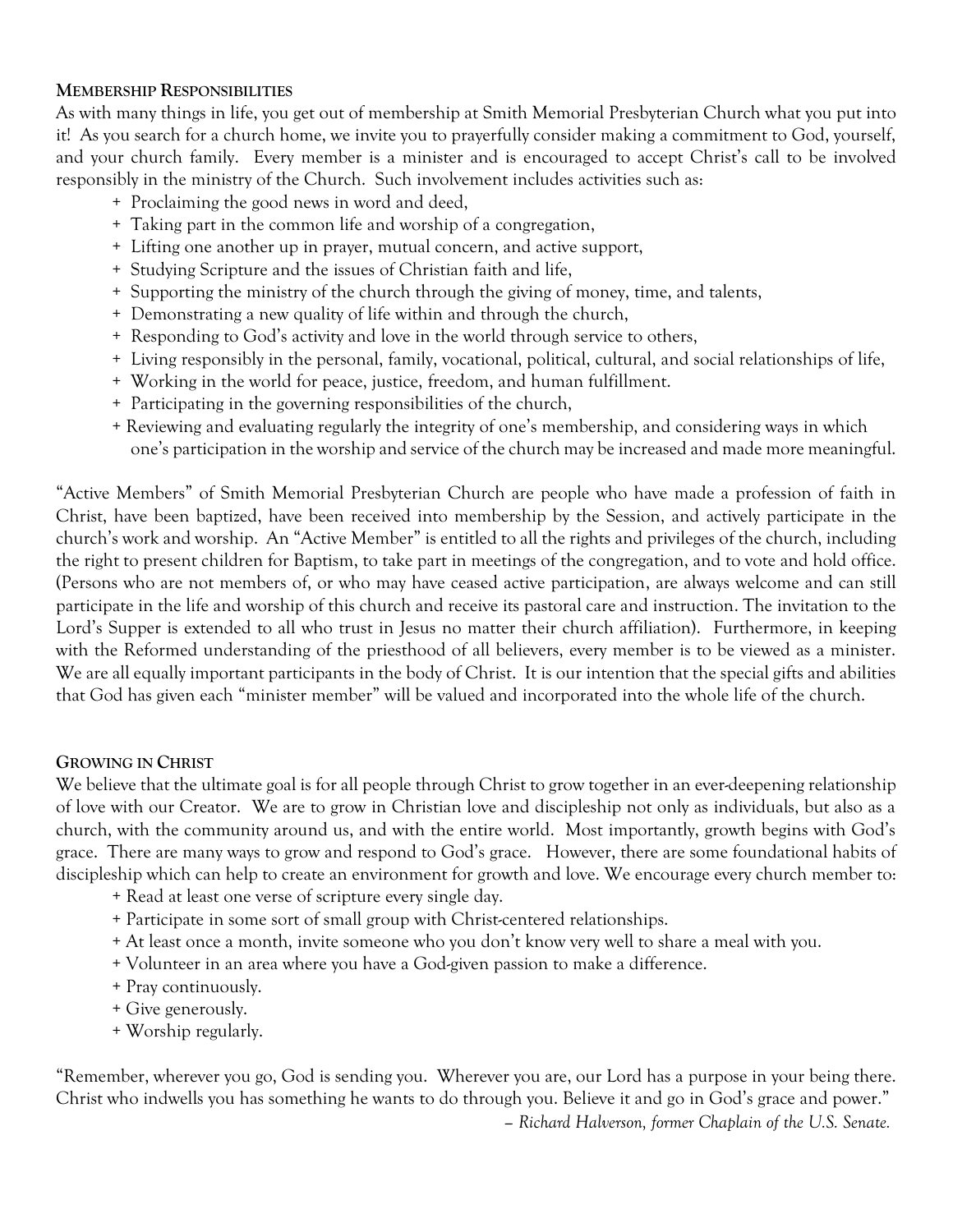| <b>NAME</b> |
|-------------|
|-------------|

## **THE VOWS YOU MAKE WHEN YOU JOIN THE CHURCH**

Do you believe in God the Father Almighty, Maker of heaven and earth, and in Jesus Christ his only Son our Lord, and in the Holy Spirit, the Lord and giver of life? **I DO**

Do you confess your need of the forgiveness of sins and with a humble and contrite heart put your whole trust in the mercy of God, which is in Christ Jesus our Lord?  $\Box$  **IDO** 

Do you intend to be Christ's faithful disciple, being in fellowship and peace with the people of God, and obeying Christ's Word and showing his love? **I DO**

Will you be a faithful member of this congregation, share in its worship and ministry through your prayers and gifts, your study and service and so fulfill your calling to be a disciple of Christ Jesus? **I WILL, WITH GOD'S GRACE**

## **WAYS TO BECOME A MEMBER OF OUR CHURCH**

Smith Memorial Presbyterian Church welcomes all who desire membership. You can become a member of our church in four ways. *Please check the one box that applies to you.*

## **BAPTISM AND PROFESSION OF FAITH**

If you have never been baptized, we would be glad to help you as you begin your Christian journey as an active member of the Church.

# **AFFIRMATION OF FAITH FOR THOSE PREVIOUSLY BAPTIZED**

If you were baptized as a child, but have never made a profession of faith or have never officially joined a church as an active member, then we invite you to affirm your faith in God and participate as an active member of Smith Memorial Presbyterian Church.

# **CERTIFICATE OF TRANSFER**

We believe that every church and every Christian denomination is a part of the body of Christ. In God's eyes, we are all members of the same Church. So, if you have been a member of any Christian church, you may request a certificate of transfer. We will send a letter to your previous congregation to notify them of your desire to transfer your membership from their rolls.

| Address of Previous Church |  |
|----------------------------|--|
| Name of Previous Church    |  |

# **REAFFIRMATION OF FAITH**

It is sometimes the case that persons who were members of another church are unable to secure a certificate of transfer or other evidence of church membership. If this is the case, you can become an active member of our church by making a reaffirmation of your faith.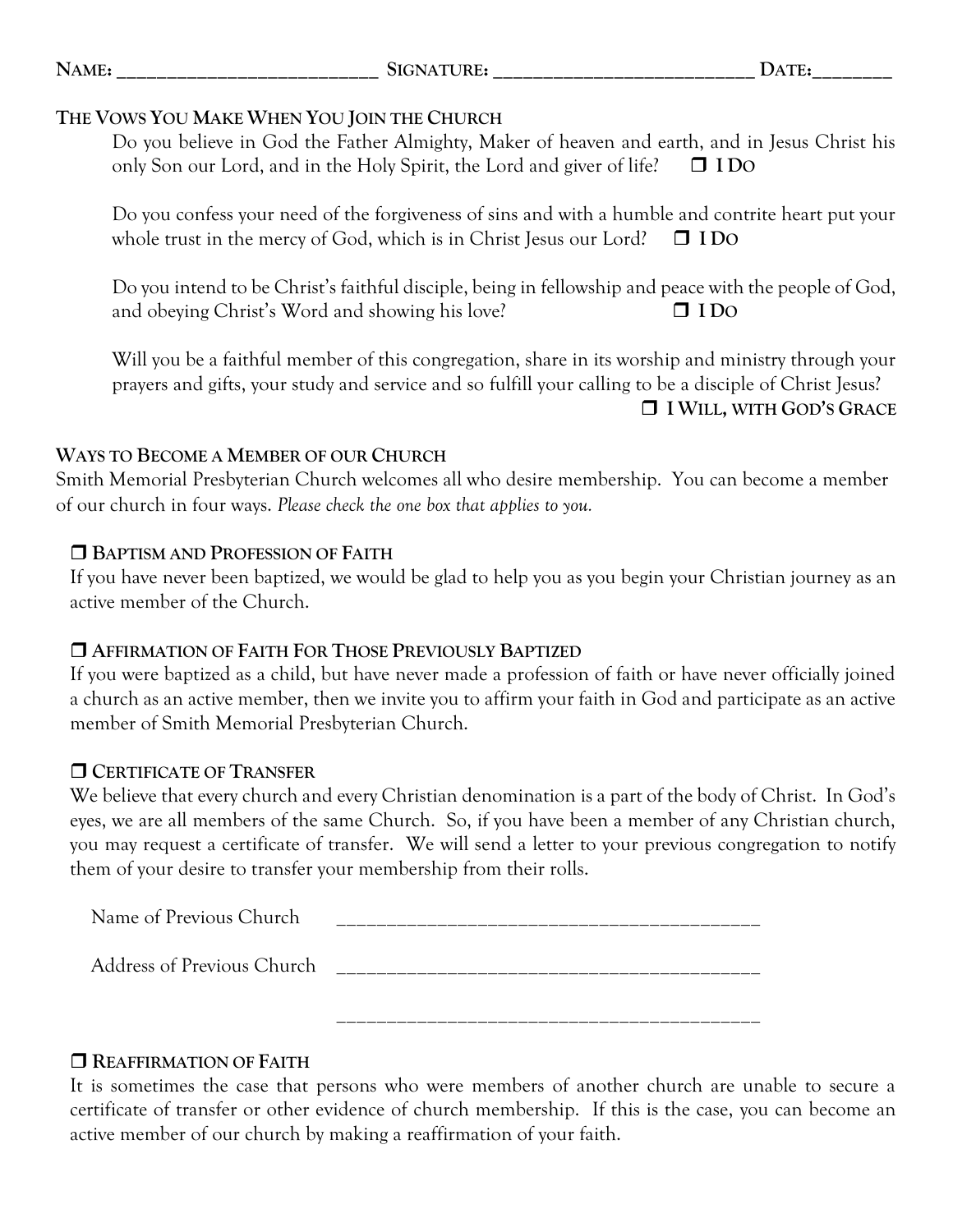## **PERSONAL INFORMATION**

| Cell Phone __________________________Work Phone ________________________________ |                 |                                 |  |  |  |
|----------------------------------------------------------------------------------|-----------------|---------------------------------|--|--|--|
|                                                                                  |                 |                                 |  |  |  |
| Please list the members of your family who live in your household.               |                 |                                 |  |  |  |
| Name (and relation)                                                              | <b>Birthday</b> | Baptized? / Church Affiliation? |  |  |  |

**How did you originally hear about Smith Memorial Presbyterian Church, and why are you choosing to make SMPC your church home?**

**What areas of ministry and service give you the most joy?**

**Have you previously been ordained an elder/deacon/pastor?**

**Is there anything else that you would like our congregation to know about you?**